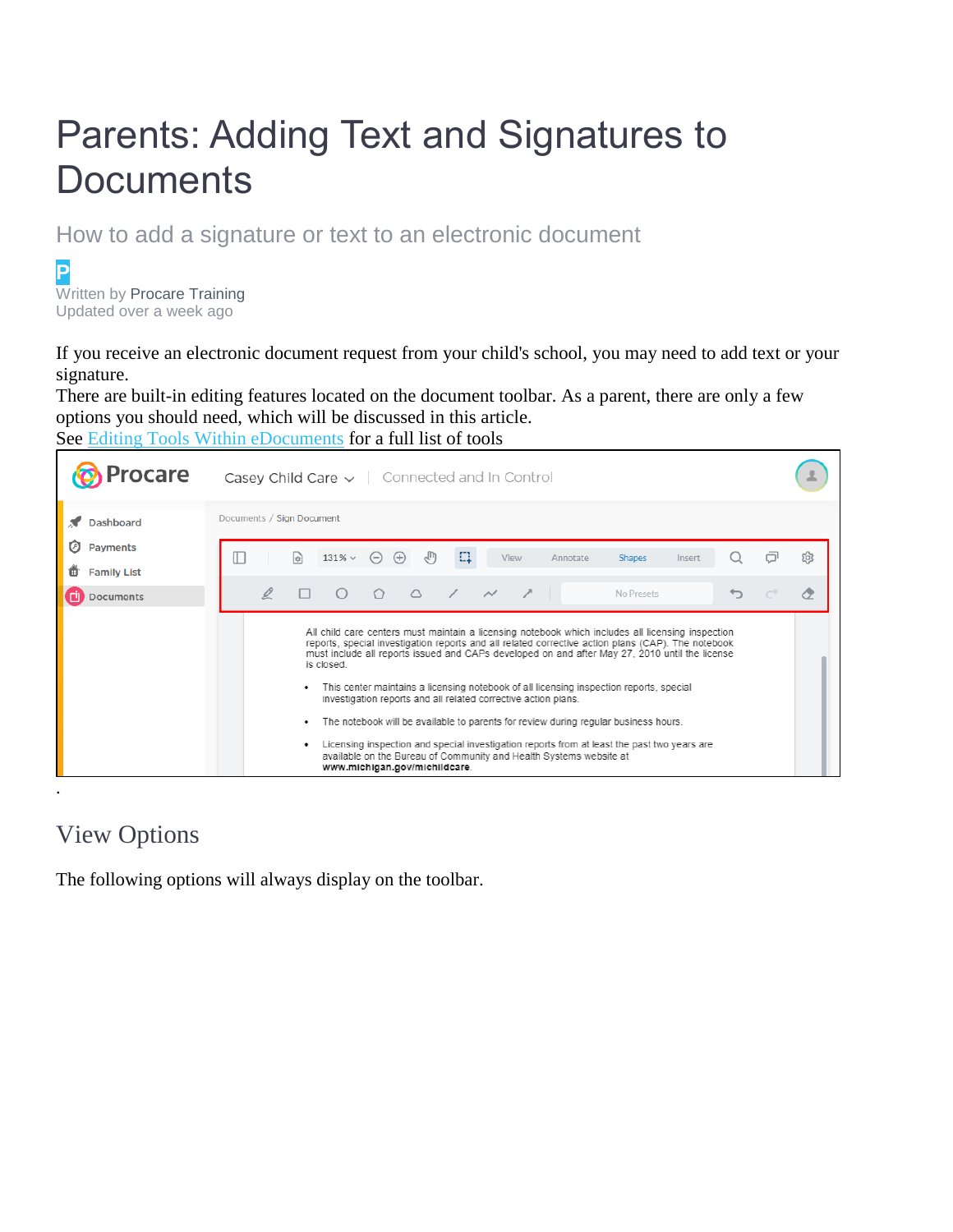| $\hbox{I\!D}$ | Use this option to open a panel on the left to display all pages within the selected<br>document |
|---------------|--------------------------------------------------------------------------------------------------|
| d             | Additional page options: Continue Page, Page by Page, Rotate Page, Page<br>Layout                |
| ₹ω            | Pan – use this option to drag the document up and down                                           |
| Ω             | Select an area within the document                                                               |
| Q             | Search keyword within the document                                                               |
|               | Search/view comments. Comments are made in the Annotate menu > comment<br>icon                   |
| ඹ             | Additional settings: Full screen, print, dark mode                                               |
| ←             | Undo and redo edits made to the document                                                         |
| Œ             | Erase an edit made to the document                                                               |

## **Adding Text to a Document**

Use the Text Box option to answer questions or fill in fields within the document.

1. Select the Text icon, then choose your color and font size.



2. Click within your document to insert the text box.

| I have read the above statement issued by | <b>Insert text here</b>   |
|-------------------------------------------|---------------------------|
|                                           | Name of Child Care Center |

3. Once your text box has been inserted, begin typing or double click within the box to add your text.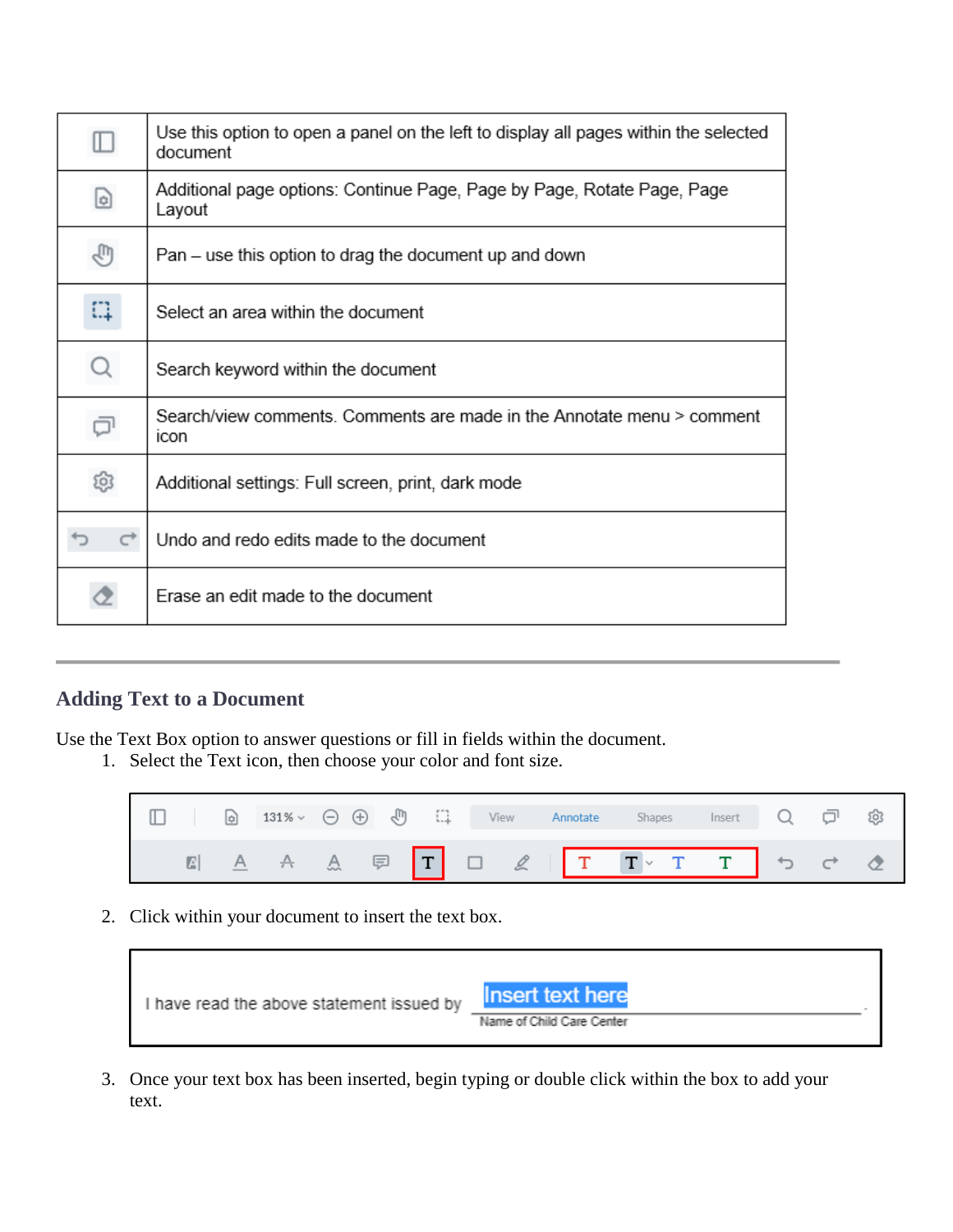I have read the above statement issued by Casey Child Care

### **Inserting Your Signature**

1. Click the Signature icon, then click Add New Signature



- 2. Choose the type of signature you wish to add.
	- 1. **Draw** allows you to use your mouse to draw your signature and choose between red, blue or black ink.



2. **Type** will insert your name with a cursive font.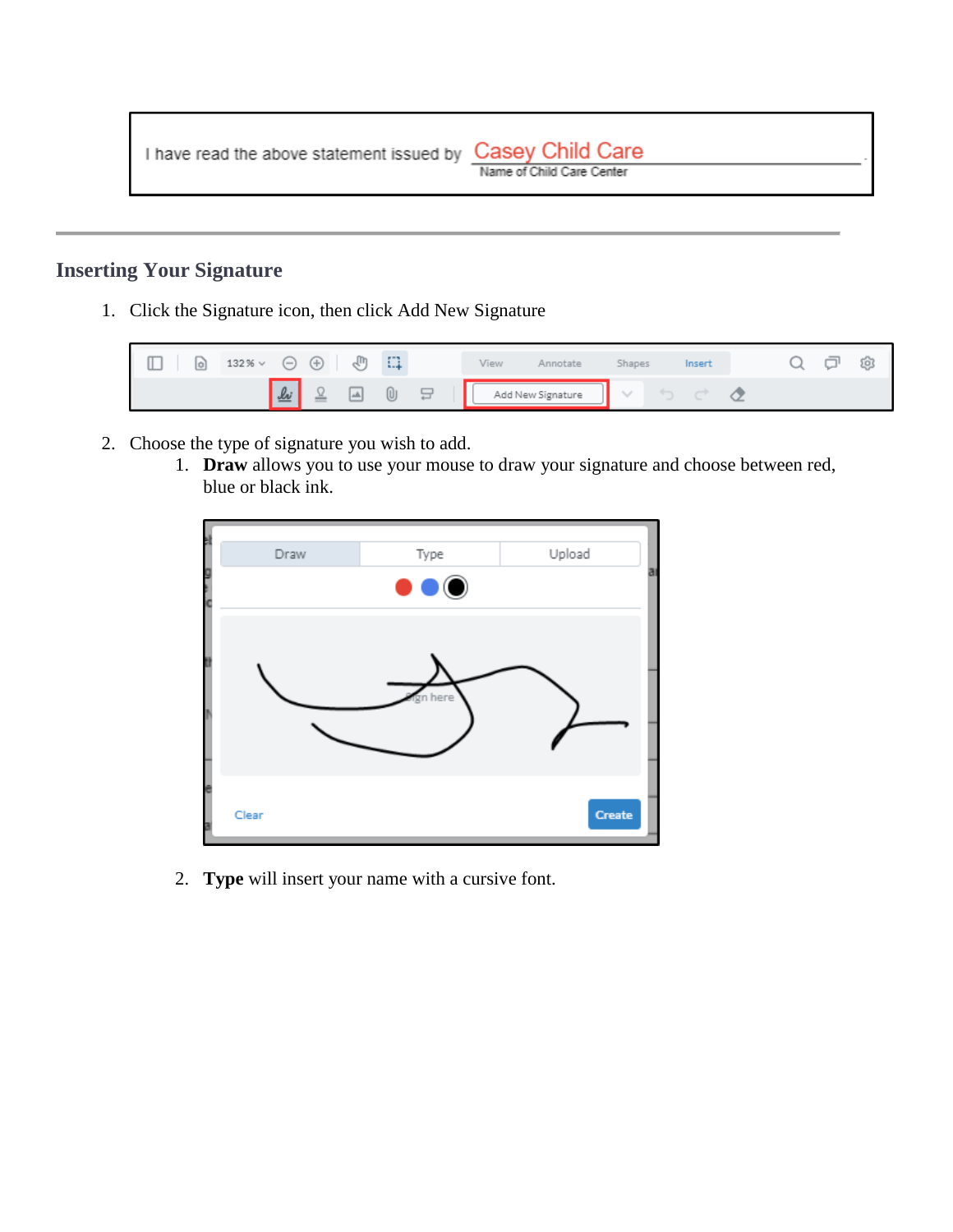|   | Draw     | Type       | Upload |
|---|----------|------------|--------|
| в | Joe Cruz |            |        |
| O |          | $\Omega$ l | ruz    |
|   | Clear    |            | Create |

3. **Upload** allows you to upload your signature file.

| Draw  | Type                        | Upload |  |  |  |  |  |
|-------|-----------------------------|--------|--|--|--|--|--|
|       |                             |        |  |  |  |  |  |
|       |                             |        |  |  |  |  |  |
|       |                             |        |  |  |  |  |  |
|       |                             |        |  |  |  |  |  |
|       | Drag & Drop your image here |        |  |  |  |  |  |
|       | Оr                          |        |  |  |  |  |  |
|       | Choose a signature          |        |  |  |  |  |  |
|       |                             |        |  |  |  |  |  |
|       |                             |        |  |  |  |  |  |
|       |                             |        |  |  |  |  |  |
|       |                             |        |  |  |  |  |  |
|       |                             |        |  |  |  |  |  |
| Clear |                             | Create |  |  |  |  |  |

3. Click Create. Then click where you want to place your signature. You can resize using the corner dots, change the font or delete.

| Parent Name      |   |   |   |  |
|------------------|---|---|---|--|
| Parent Signature |   |   |   |  |
|                  | − | ω | 而 |  |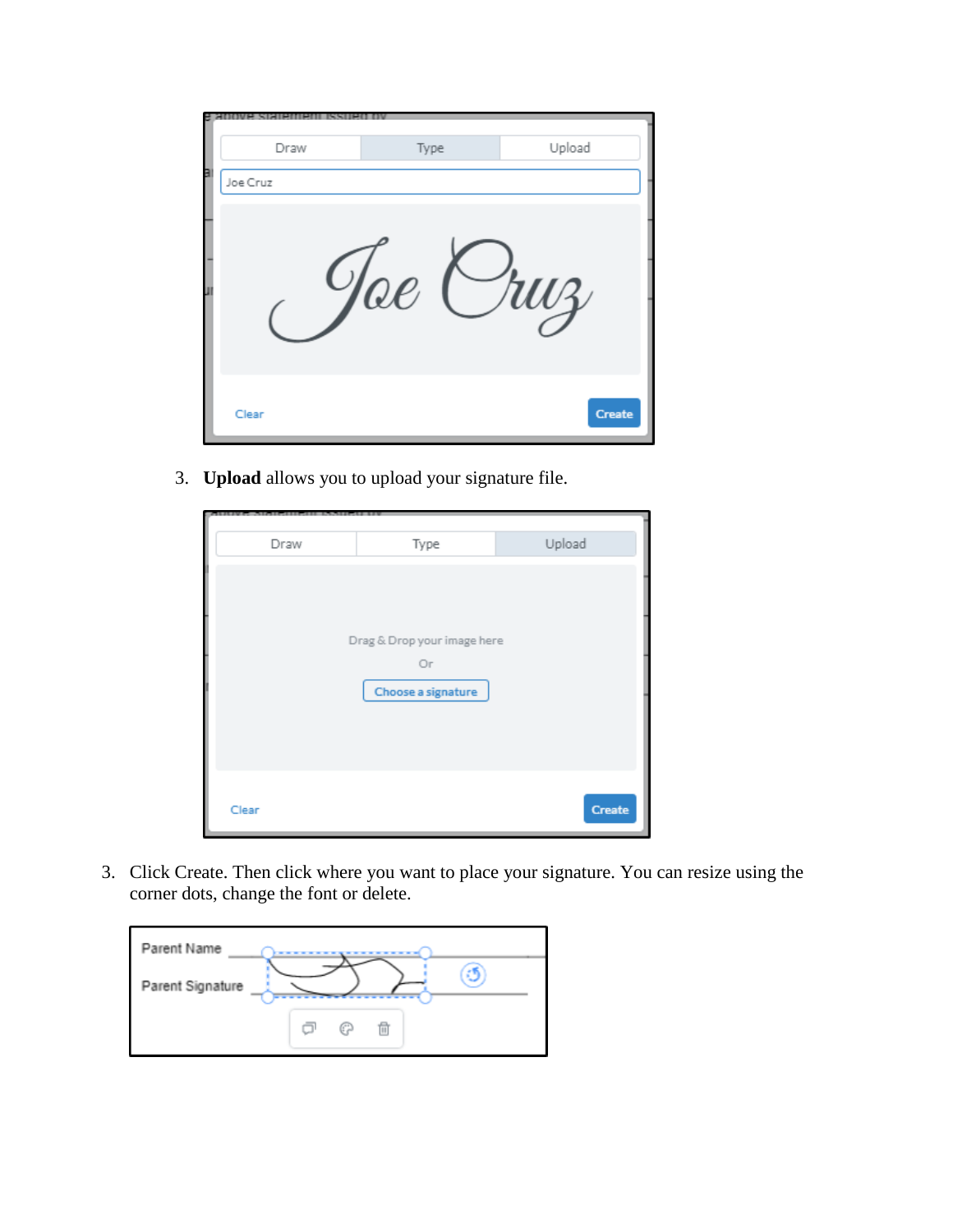4. Once a signature been created, it's easy to use multiple times by clicking the drop-down and selecting.



#### **Add an Attachment**

The Attachment icon allows you to upload an attachment within the document.

1. Click the File Attachment icon on the toolbar.



- 2. Click within the document to insert the attachment, then select the document you wish to insert.
- 3. Once the document is selected, a paperclip icon will display within the document.
	- This center maintains a licensing notebook of all licensing inspection reports, special  $\bullet$ investigation reports and all related corrective action plans.
	- The notebook will be available to parents for review during regular business hours. .
	- Licensing inspection and special investigation reports from at least the past two years are  $\bullet$ available on the Bureau of Community and Health Systems website at www.michigan.gov/michildcare.
- 4. Click the paperclip icon for additional options, such as add a comment with the icon, change the color of the icon, delete the document, add a URL, or download the attached file.